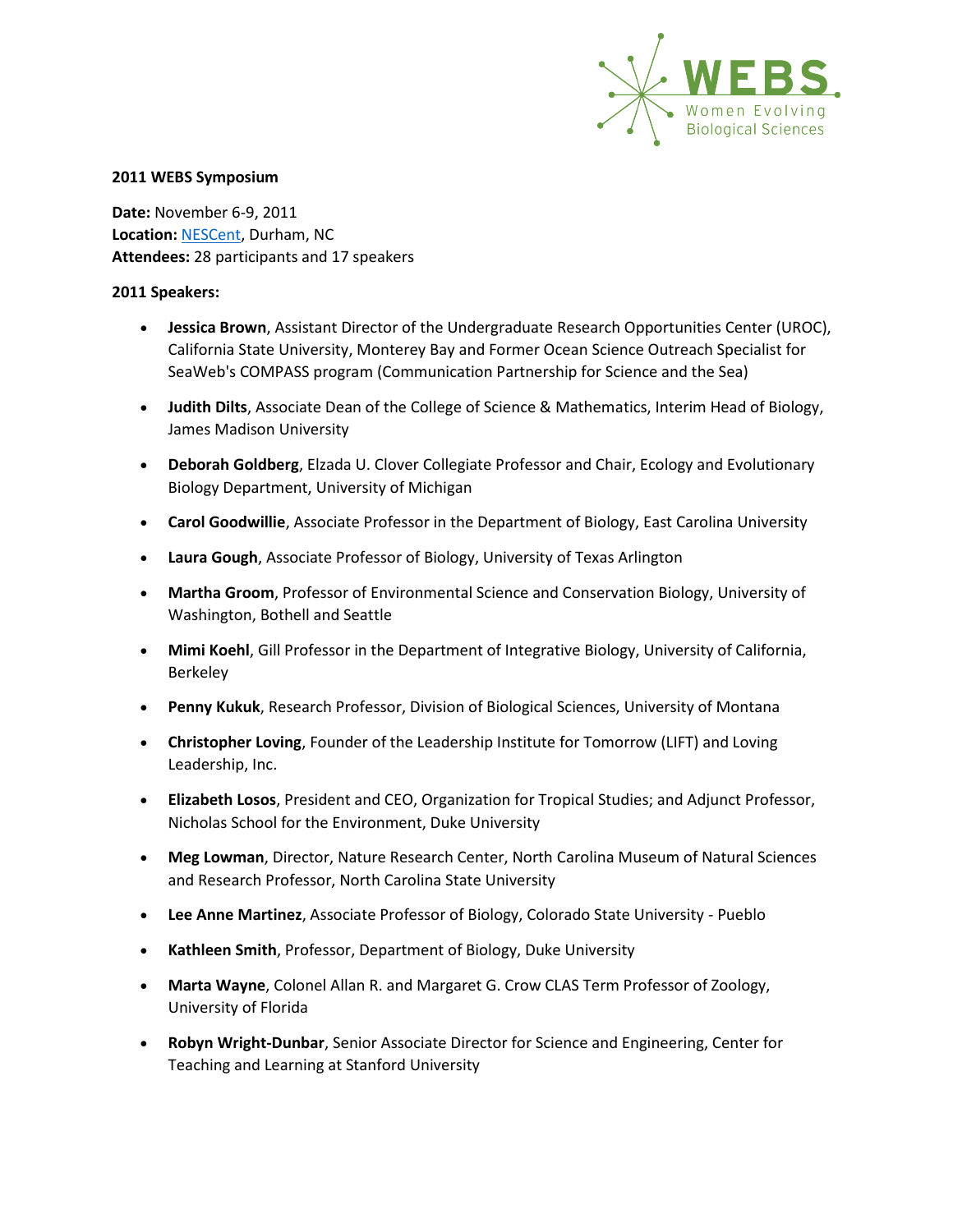

**Date:** October 24-27, 2010 **Location:** [Pack Forest Conference Center](http://www.packforest.org/) outside of Seattle, WA **Attendees:** 27 participants and 16 speakers

- **Jessica Brown**, McNair Scholars Program Manager, California State University, Monterey Bay and Former Ocean Science Outreach Specialist for SeaWeb's COMPASS program (Communication Partnership for Science and the Sea)
- **Laura Gough**, Associate Professor of Biology, University of Texas at Arlington
- **Elizabeth Gray**, Global Climate Change Fellow, Africa Region, The Nature Conservancy
- **Martha Groom**, Professor of Environmental Science and Conservation Biology, University of Washington, Bothell and Seattle
- **Stephanie Hampton**, Deputy Director, National Center for Ecological Analysis & Synthesis
- **Karen Holl**, Professor of Environmental Studies, University of California, Santa Cruz
- **Mimi Koehl**, Gill Professor in the Department of Integrative Biology, University of California, Berkeley
- **Penny Kukuk**, Research Professor, Division of Biological Sciences, University of Montana
- **Christopher Loving**, Founder of the Leadership Institute for Tomorrow (LIFT) and Loving Leadership, Inc.
- **Lee Anne Martinez**, Associate Professor of Biology, Colorado State University Pueblo
- **Nalini Nadkarni**, President, International Canopy Network, and faculty at the Evergreen State College and adjunct faculty at the University of Washington
- **Ingrid Parker**, Jean Langenheim Distinguished Chair in Plant Ecology and Evolution, and Professor in Ecology and Evolutionary Biology, University of California, Santa Cruz
- **Stephanie Pfirman**, Alena Wels Hirschorn '58 and Martin Hirschorn Professor in Environmental and Applied Sciences and Co-Chair of the Department of Environmental Science, Barnard College
- **Marta Wayne**, Colonel Allan R. and Margaret G. Crow CLAS Term Professor of Zoology, University of Florida
- **Robyn Wright-Dunbar**, Senior Associate Director for Science and Engineering, Center for Teaching and Learning at Stanford University
- **Laura Zahn**, Associate Editor, Science Magazine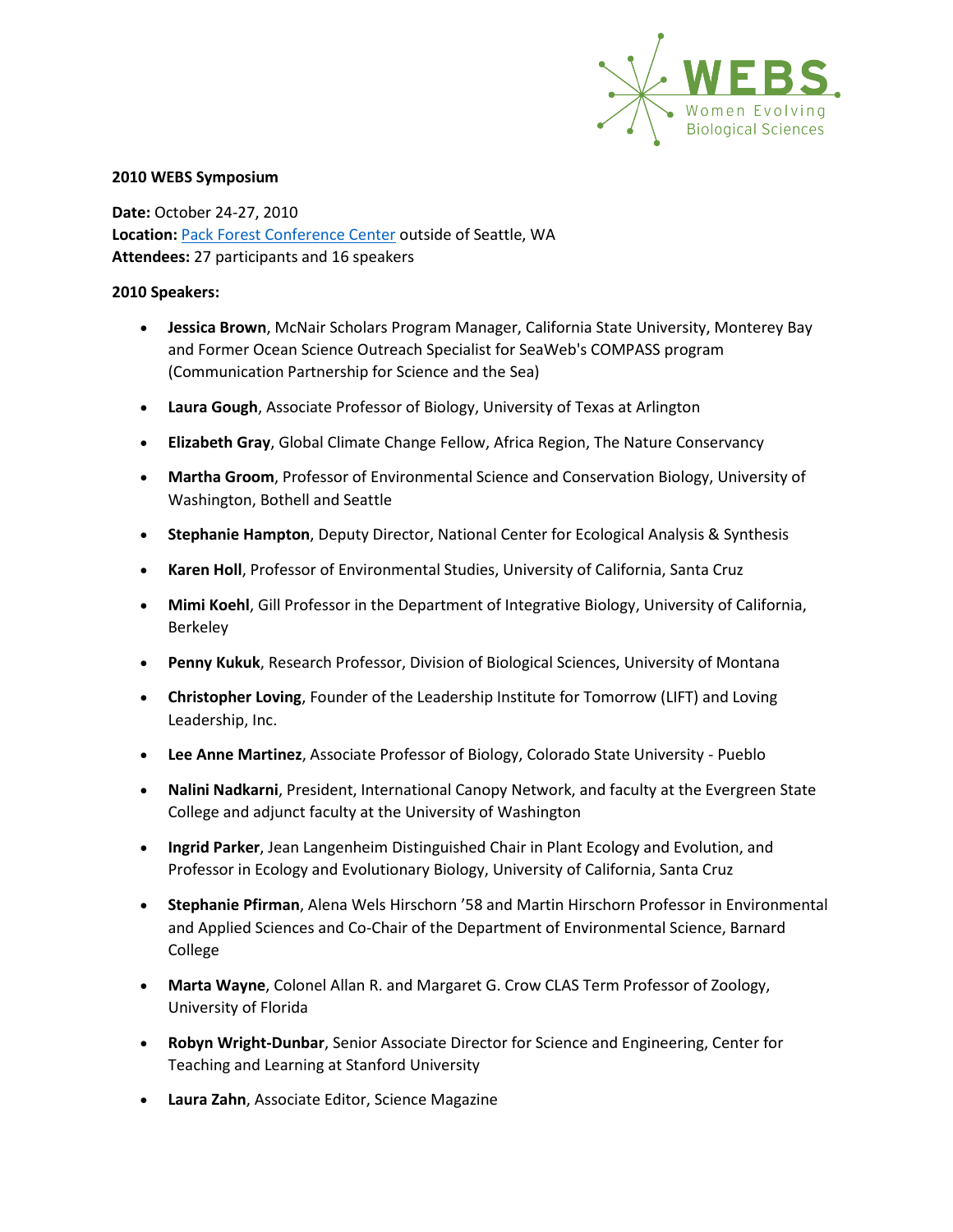

**Date:** October 19-22, 2008 **Location:** [Pack Forest Conference Center](http://www.packforest.org/) outside of Seattle, WA **Attendees:** 25 participants and 15 speakers

- **Jessica Brown**, McNair Scholars Program Manager, California State University, Monterey Bay and Former Ocean Science Outreach Specialist for SeaWeb's COMPASS program (Communication Partnership for Science and the Sea).
- **Laurie Eberhardt**, Associate Professor of Biology at Valparaiso University
- **Martha Groom**, Associate Professor of Environmental Science and Conservation Biology at the University of Washington, Bothell and Seattle.
- **Susan Kephart**, Professor of Biology at Willamette University.
- **Mimi Koehl**, Gill Professor in the Department of Integrative Biology at the University of California, Berkeley.
- **Penny Kukuk**, Research Professor in the Division of Biological Sciences at University of Montana.
- **Peggy Fiedler**, Ecosystem Science & Restoration Services, WSP Environment & Energy.
- **Christopher J. Loving**, Founder of the Leadership Institute for Tomorrow (LIFT) and Loving Leadership, Inc.
- **Lee Anne Martinez**, Associate Professor of Biology, Colorado State University Pueblo.
- **Nalini Nadkarni**, Member of the Faculty at the Evergreen State College.
- **Ingrid Parker**, Associate Professor of Ecology and Evolutionary Biology at University of California, Santa Cruz.
- **Roberta Troy**, Biology Department Head and Assistant Provost of Undergraduate Studies at Tuskegee University.
- **Judith Weis**, Professor of Biological Sciences at Rutgers University.
- **Phyllis Wise** Provost and Executive Vice President at University of Washington.
- **Robyn Wright Dunbar**, Senior Associate Director for Science and Engineering at Stanford's Center for Teaching and Learning.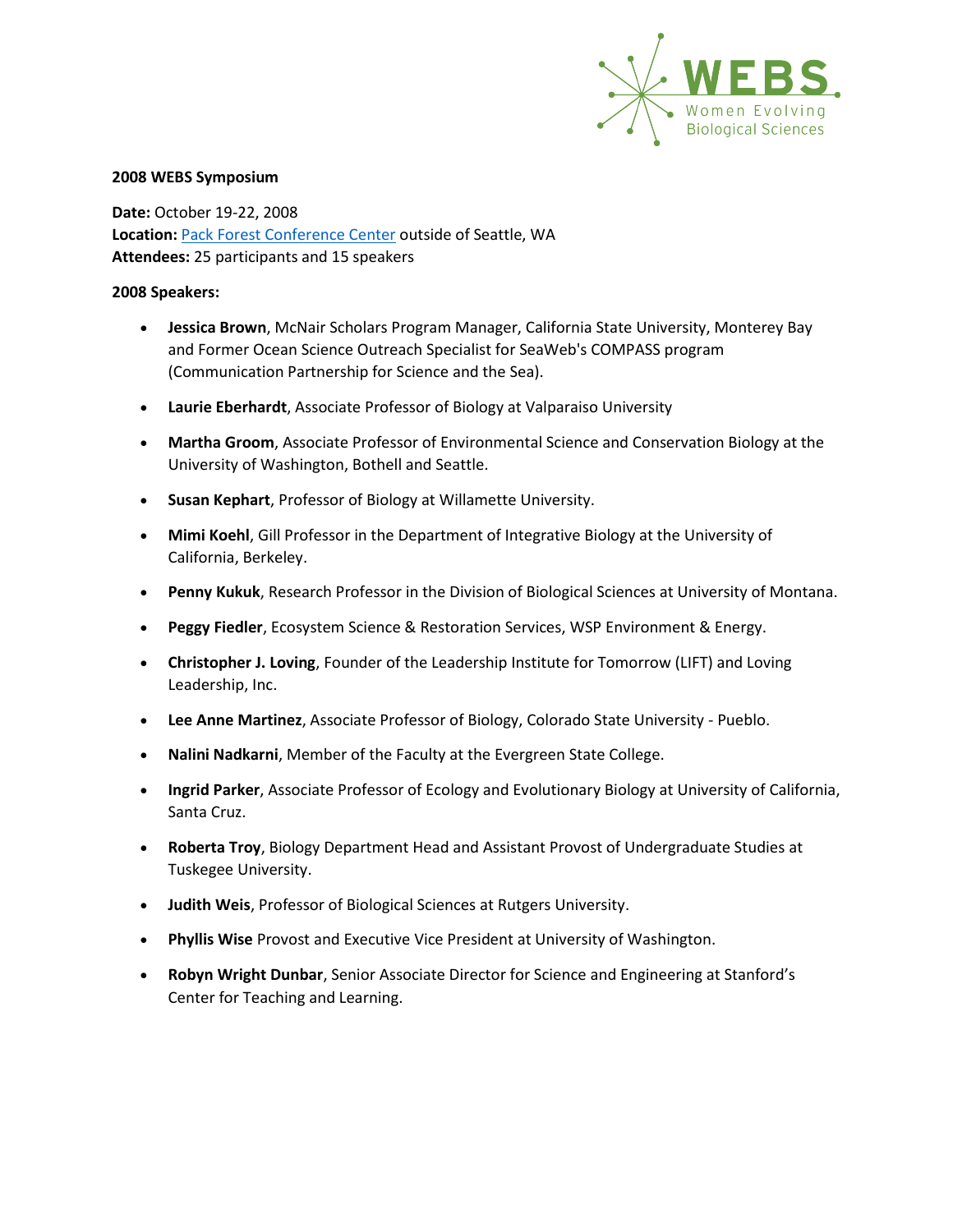

**Date:** October 14-17, 2007 **Location:** [Pack Forest Conference Center](http://www.packforest.org/) south of Seattle, Washington **Attendees:** 30 participants and 19 speakers

- **Paulette Bierzychudek**, Professor of Biology, Lewis and Clark College
- **Jessica Brown**, Ocean Science Outreach Specialist for SeaWeb's COMPASS program (Communication Partnership for Science and the Sea)
- **Carmen Cid**, Dean of the School of Arts and Sciences at Eastern Connecticut State University
- **Martha Groom**, Associate Professor of Environmental Science and Conservation Biology at the University of Washington, Bothell and Seattle
- **Joan Herbers**, Dean of Biological Sciences Administration and Professor of Evolution, Ecology, and Organismal Biology at Ohio State University.
- **Karen Holl**, Professor of Environmental Studies at University of California, Santa Cruz
- **Mimi Koehl**, Gill Professor in the Department of Integrative Biology at the University of California, Berkeley
- **Penny Kukuk**, Research Professor in the Division of Biological Sciences at University of Montana.
- **Leah Larkin**, Research Assistant Professor of Biology, University of New Mexico
- **Christopher J. Loving**, Founder of the Leadership Institute for Tomorrow (LIFT) and Loving Leadership, Inc.
- **Lee Anne Martinez**, Associate Professor of Biology, Colorado State University Pueblo
- **Nalini Nadkarni**, Member of the Faculty at the Evergreen State College
- **Dianna Padilla**, Associate Professor of Ecology and Evolutionary at Stony Brook University, and NSF Integrative Organismal Biology Ecological and Structural Systems Cluster Program Director
- **Ingrid Parker**, Associate Professor of Ecology and Evolutionary Biology at University of California, Santa Cruz
- **Eve Riskin**, Associate Dean of Academic Affairs in the College of Engineering at the University of Washington, Professor of Electrical Engineering, and Director of the UW ADVANCE Center for Institutional Change.
- **Sarah Simmons**, Director, Office for Honors, Research, and International Studies, College of Natural Sciences, University of Texas, Austin